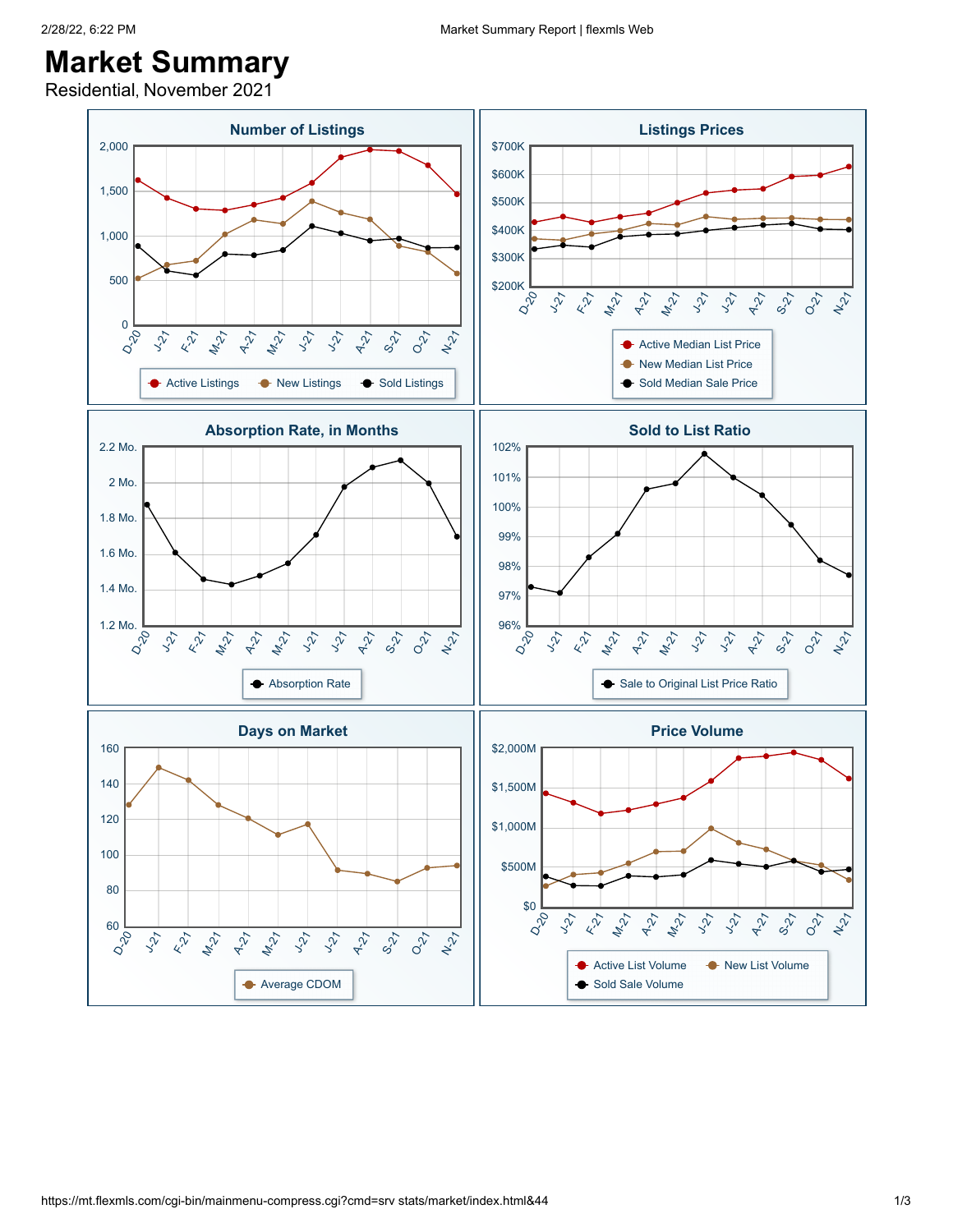'n

| <b>Summary Statistics</b> |               |               |          |                 |                 |           |
|---------------------------|---------------|---------------|----------|-----------------|-----------------|-----------|
|                           | <b>Nov-21</b> | <b>Nov-20</b> | $%$ Chq  | <b>2021 YTD</b> | <b>2020 YTD</b> | % Chg $ $ |
| Absorption Rate           | 1.7           | 2.17          | $-21.66$ | 1.74            | 3.49            | $-50.14$  |
| Average List Price        | \$1.102.044   | \$843.590     | 30.64    | \$651.564       | \$512.461       | 27.14     |
| l Median List Price       | \$630,000     | \$419,000     | 50.36    | \$425,000       | \$339.900       | 25.04     |
| Average Sale Price        | \$542.969     | \$449.357     | 20.83    | \$515,404       | \$397.499       | 29.66     |
| Median Sale Price         | \$403,000     | \$350,000     | 15.14    | \$396,000       | \$315,000       | 25.71     |
| Average CDOM              | 94            | 123           | $-23.58$ | 108             | 145             | $-25.52$  |
| Median CDOM               |               |               | 0.00     | 60              | 76              | $-21.05$  |

| <b>Sold Listings</b> |                                          |                |          |      |                   |          | <b>Pending Listings</b> |                  |                  |                     |                |                |         |
|----------------------|------------------------------------------|----------------|----------|------|-------------------|----------|-------------------------|------------------|------------------|---------------------|----------------|----------------|---------|
|                      | <b>This Month</b><br><b>Year to Date</b> |                |          |      | <b>This Month</b> |          |                         |                  |                  | <b>Year to Date</b> |                |                |         |
|                      | 2021                                     | 2020           | % Chg    | 2021 | 2020              | % Chg    |                         | 2021             | 2020             | % Chg               | 2021           | 2020           | % Chg   |
| 0-99,999             | 25                                       | 22             | 13.6     | 243  | 333               | $-27.0$  | 0-99,999                | 8                | 19               | $-57.9$             | 219            | 315            | $-30.5$ |
| 100,000-149,999      | 29                                       | 46             | $-37.0$  | 347  | 537               | $-35.4$  | 100,000-149,999         | 23               | 32               | $-28.1$             | 336            | 537            | $-37.4$ |
| 150,000-199,999      | 41                                       | 76             | $-46.1$  | 596  | 931               | $-36.0$  | 150,000-199,999         | 41               | 62               | $-33.9$             | 672            | 1013           | $-33.7$ |
| 200,000-249,999      | 54                                       | 78             | $-30.8$  | 704  | 1169              | $-39.8$  | 200,000-249,999         | 52               | 78               | $-33.3$             | 712            | 1256           | $-43.3$ |
| 250,000-299,999      | 85                                       | 131            | -35.1    | 934  | 1519              | $-38.5$  | 250,000-299,999         | 51               | 105              | $-51.4$             | 985            | 1660           | $-40.7$ |
| 300,000-349,999      | 95                                       | 121            | $-21.5$  | 917  | 1278              | $-28.2$  | 300,000-349,999         | 53               | 68               | $-22.1$             | 931            | 1331           | $-30.1$ |
| 350,000-399,999      | 96                                       | 104            | $-7.7$   | 1016 | 1038              | $-2.1$   | 350,000-399,999         | 74               | 78               | $-5.1$              | 1127           | 1194           | $-5.6$  |
| 400,000-449,999      | 67                                       | 83             | $-19.3$  | 860  | 702               | 22.5     | 400,000-449,999         | 55               | 53               | 3.8                 | 779            | 739            | 5.4     |
| 450,000-499,999      | 68                                       | 73             | $-6.8$   | 672  | 517               | 30.0     | 450,000-499,999         | 68               | 54               | 25.9                | 774            | 634            | 22.1    |
| 500,000-549,999      | 47                                       | 47             | 0.0      | 487  | 324               | 50.3     | 500,000-549,999         | 37               | 17               | 117.6               | 445            | 318            | 39.9    |
| 550,000-599,999      | 43                                       | 30             | 43.3     | 482  | 282               | 70.9     | 550,000-599,999         | 38               | 26               | 46.2                | 532            | 369            | 44.2    |
| 600,000-649,999      | 40                                       | 34             | 17.6     | 343  | 215               | 59.5     | 600,000-649,999         | 18               | 16               | 12.5                | 274            | 224            | 22.3    |
| 650,000-699,999      | 30                                       | 21             | 42.9     | 304  | 154               | 97.4     | 650,000-699,999         | 29               | 23               | 26.1                | 384            | 219            | 75.3    |
| 700,000-749,999      | 15                                       | 8              | 87.5     | 220  | 93                | 136.6    | 700,000-749,999         | 14               | 15               | $-6.7$              | 191            | 103            | 85.4    |
| 750,000-799,999      | 25                                       | 17             | 47.1     | 195  | 105               | 85.7     | 750,000-799,999         | 13               | 9                | 44.4                | 212            | 131            | 61.8    |
| 800,000-849,999      | 15                                       | 8              | 87.5     | 133  | 55                | 141.8    | 800,000-849,999         | 10               | 6                | 66.7                | 137            | 49             | 179.6   |
| 850,000-899,999      | 12                                       | 10             | 20.0     | 132  | 78                | 69.2     | 850,000-899,999         | 10               | $\overline{7}$   | 42.9                | 165            | 102            | 61.8    |
| 900,000-949,999      | 12                                       | 6              | 100.0    | 79   | 39                | 102.6    | 900,000-949,999         | 5                | $\mathbf{1}$     | 400.0               | 58             | 31             | 87.1    |
| 950,000-999,999      | 5                                        | 6              | $-16.7$  | 93   | 36                | 158.3    | 950,000-999,999         | 12               | 6                | 100.0               | 135            | 62             | 117.7   |
| 1,000,000-1,099,999  | $\overline{7}$                           | 4              | 75.0     | 74   | 34                | 117.6    | 1,000,000-1,099,999     | 6                | $\mathbf 0$      | N/A                 | 40             | 18             | 122.2   |
| 1,100,000-1,199,999  | 6                                        | 5              | 20.0     | 82   | 52                | 57.7     | 1,100,000-1,199,999     | $\boldsymbol{2}$ | $\boldsymbol{2}$ | 0.0                 | 97             | 58             | 67.2    |
| 1,200,000-1,299,999  | 3                                        | 3              | 0.0      | 81   | 32                | 153.1    | 1,200,000-1,299,999     | 5                | 3                | 66.7                | 89             | 41             | 117.1   |
| 1,300,000-1,399,999  | 4                                        | 5              | $-20.0$  | 49   | 33                | 48.5     | 1,300,000-1,399,999     | 4                | 3                | 33.3                | 63             | 37             | 70.3    |
| 1,400,000-1,499,999  | 8                                        | $\overline{2}$ | 300.0    | 43   | 33                | 30.3     | 1,400,000-1,499,999     | 2                | $\mathbf{1}$     | 100.0               | 65             | 45             | 44.4    |
| 1,500,000-1,599,999  | $\overline{2}$                           | $\mathbf{1}$   | 100.0    | 40   | 31                | 29.0     | 1,500,000-1,599,999     | $\overline{2}$   | $\mathbf{1}$     | 100.0               | 38             | 27             | 40.7    |
| 1,600,000-1,699,999  | 4                                        | 3              | 33.3     | 30   | 24                | 25.0     | 1,600,000-1,699,999     | 3                | $\mathbf{1}$     | 200.0               | 31             | 35             | $-11.4$ |
| 1,700,000-1,799,999  | $\overline{2}$                           | $\overline{2}$ | 0.0      | 26   | 11                | 136.4    | 1,700,000-1,799,999     | 6                | $\mathbf 0$      | N/A                 | 32             | 16             | 100.0   |
| 1,800,000-1,899,999  | $\overline{2}$                           | 3              | $-33.3$  | 20   | 10                | 100.0    | 1,800,000-1,899,999     | 0                | $\mathbf 0$      | 0.0                 | 16             | 12             | 33.3    |
| 1,900,000-1,999,999  | $\overline{2}$                           | $\overline{2}$ | 0.0      | 12   | 10                | 20.0     | 1,900,000-1,999,999     | 1                | $\mathbf 0$      | N/A                 | 25             | 19             | 31.6    |
| 2,000,000-2,249,999  | 8                                        | $\mathbf{1}$   | 700.0    | 31   | 18                | 72.2     | 2,000,000-2,249,999     | 5                | 3                | 66.7                | 36             | 21             | 71.4    |
| 2,250,000-2,499,999  | 3                                        | $\mathbf{0}$   | N/A      | 23   | 20                | 15.0     | 2,250,000-2,499,999     | 3                | $\mathbf 0$      | N/A                 | 26             | 24             | 8.3     |
| 2,500,000-2,749,999  | 4                                        | 3              | 33.3     | 24   | 10                | 140.0    | 2,500,000-2,749,999     | 0                | $\overline{c}$   | $-100.0$            | 19             | 18             | 5.6     |
| 2,750,000-2,999,999  | $\overline{2}$                           | $\mathbf 0$    | N/A      | 13   | 9                 | 44.4     | 2,750,000-2,999,999     | $\overline{2}$   | $\overline{2}$   | 0.0                 | 26             | 16             | 62.5    |
| 3,000,000-3,249,999  | $\mathbf{1}$                             | $\mathbf{1}$   | 0.0      | 13   | 7                 | 85.7     | 3,000,000-3,249,999     | 0                | $\mathbf 0$      | 0.0                 | 10             | 3              | 233.3   |
| 3,250,000-3,499,999  | $\overline{2}$                           | $\mathbf 0$    | N/A      | 5    | 4                 | 25.0     | 3,250,000-3,499,999     | 0                | $\mathbf 0$      | 0.0                 | $\overline{7}$ | 11             | $-36.4$ |
| 3,500,000-3,749,999  | 2                                        | $\overline{2}$ | 0.0      | 4    | 4                 | 0.0      | 3,500,000-3,749,999     | 0                | $\mathbf 0$      | 0.0                 | 9              | 5              | 80.0    |
| 3,750,000-3,999,999  | 0                                        | 0              | 0.0      | 6    | 2                 | 200.0    | 3,750,000-3,999,999     | 4                | 1                | 300.0               | 9              | $\overline{7}$ | 28.6    |
| 4,000,000-4,249,999  | 0                                        | $\mathbf{1}$   | $-100.0$ | 4    | 3                 | 33.3     | 4,000,000-4,249,999     | 0                | $\mathbf 0$      | 0.0                 | 5              | $\mathbf{1}$   | 400.0   |
| 4,250,000-4,499,999  | 1                                        | 0              | N/A      | 6    | $\mathbf{1}$      | 500.0    | 4,250,000-4,499,999     | 0                | $\mathbf 0$      | 0.0                 | 6              | 2              | 200.0   |
| 4,500,000-4,749,999  | 0                                        | $\mathbf 0$    | 0.0      | 0    | 3                 | $-100.0$ | 4,500,000-4,749,999     | 0                | 0                | 0.0                 | 5              | 4              | 25.0    |
| 4,750,000-4,999,999  | 1                                        | $\mathbf 0$    | N/A      | 4    | 5                 | $-20.0$  | 4,750,000-4,999,999     | 2                | $\mathbf{1}$     | 100.0               | 6              | 5              | 20.0    |
| $5,000,000+$         | $\overline{2}$                           | 3              | $-33.3$  | 32   | 12                | 166.7    | $5,000,000+$            | $\overline{2}$   | $\mathbf{1}$     | 100.0               | 37             | 15             | 146.7   |
| Totals               | 870                                      | 962            | $-9.6$   | 9379 | 9773              | $-4.0$   | Totals                  | 660              | 696              | $-5.2$              | 9765           | 10727          | $-9.0$  |